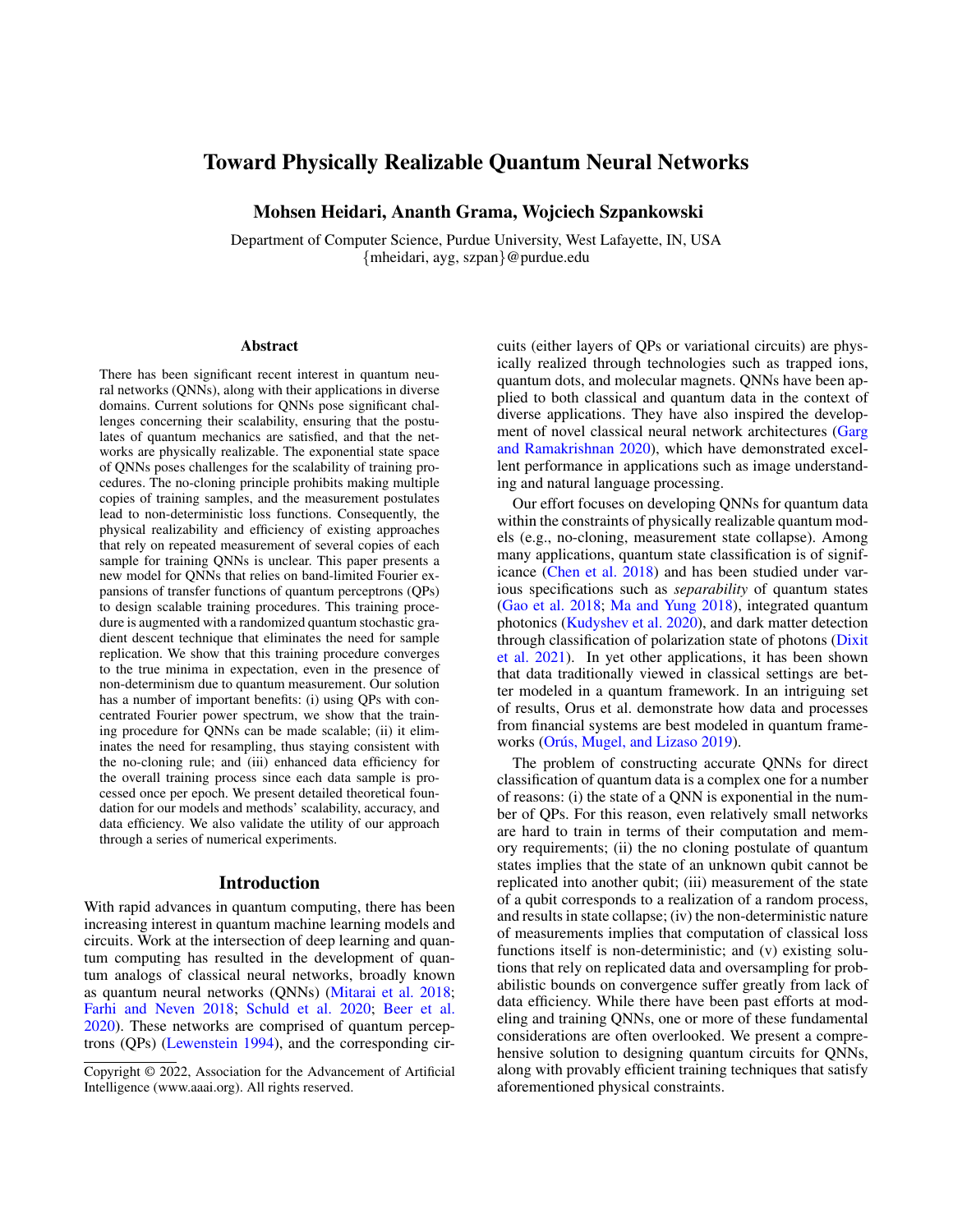### Main Contributions

In this work, we propose a new QNN circuit, its analyses, and a training procedure to address key shortcomings of prior QNNs. We make the following specific contributions: (i) we present a novel model for a QP whose Fourier spectrum is concentrated in a fixed sided band; (ii) we demonstrate how our QPs can be used to construct QNNs whose state and state updates can be performed in time linear in the number of QPs; (iii) we present a new quantum circuit that integrates gradient updates into the network, obviating the need for repeated quantum measurements and associated state collapse; (iv) we demonstrate data efficiency of our quantum circuit in that it does not need data replication to deal with stochastic loss functions associated with measurements; and (v) we show that our quantum circuit converges to the exact gradient in expectation, even in the presence of the stochastic loss function without data replication. We present detailed theoretical results, along with simulations demonstrating our model's scalability, accuracy, and data efficiency.

#### Related Results

Quantum neural networks have received significant recent research attention since the early work of Toth et al. [\(Toth](#page-7-12) [et al.](#page-7-12) [1996\)](#page-7-12), who proposed an architecture comprised of quantum dots connected in a cellular structure. Analogous to conventional neural networks, Lewenstein [\(Lewenstein](#page-7-4) [1994\)](#page-7-4) proposed an early model for a quantum perceptron (QP) along with its corresponding unitary transformation. Networks of these QPs were used to construct early QNNs, which were used to classify suitably preprocessed classical data inputs. Since then, there has been significant research interest in the development of QNNs over the past two decades [\(Schuld, Sinayskiy, and Petruccione](#page-7-13) [2014;](#page-7-13) [Mi](#page-7-0)[tarai et al.](#page-7-0) [2018;](#page-7-0) [Farhi and Neven](#page-7-1) [2018;](#page-7-1) [Torrontegui and](#page-7-14) [Garcia-Ripoll](#page-7-14) [2018;](#page-7-14) [Schuld et al.](#page-7-2) [2020;](#page-7-2) [Beer et al.](#page-7-3) [2020\)](#page-7-3). Massoli et al. [\(Massoli et al.](#page-7-15) [2021\)](#page-7-15) provide an excellent survey and classification of various models and technologies for QNNs.

QNNs are generally trained using Variational Quantum Algorithms [\(Cerezo et al.](#page-7-16) [2020;](#page-7-16) [Guerreschi and Smelyan](#page-7-17)[skiy](#page-7-17) [2017\)](#page-7-17), which use quantum analogs of QNN parameters, initial qubits state (input data), and trail state (output of the QNN). These are used in conjunction with optimization procedures such as gradient descent to update network parameters. Among the best known of these procedures is the Quantum Approximate Optimization Algorithm of Farhi et al. [\(Farhi, Goldstone, and Gutmann](#page-7-18) [2014\)](#page-7-18), which prescribes a circuit and an approximation bound for efficient combinatorial optimization. This method was subsequently generalized to continuous non-convex problems, for finding the ground state of a circuit through a suitably defined evolution operator. A slew of recent results have used optimizers such as L-BFGS, Adam, Nestorov, and SGD to train different QNN models. An excellent survey of these methods and associated tradeoffs is presented by Massoli et al. [\(Mas](#page-7-15)[soli et al.](#page-7-15) [2021\)](#page-7-15). The basic problem of exponential network state and associated cost of optimization procedures is not

directly addressed in these results. In contrast, our focus in this work is on reducing the cost of training QNNs through flexible and powerful constraints on Fourier expansions of QPs.

A second issue relating to convergence of these prior QNNs arises from the stochastic nature of quantum measurements  $-$  i.e., measuring the quantum state (in particular, the trial state) to compute a loss function is inherently stochastic. For this reason, the convergence of prior QNNs relies on repeated processing of the same data sample until the ground state is achieved with prescribed high probability. There are two challenges for these prior solutions: (i) repeated reads of the same state are problematic because of the no-cloning rule for quantum states; and (ii) the cost of the training procedure is significantly higher due to more extensive data volumes. In contrast, our method does not require data resampling, and therefore does not have the aforementioned drawbacks.

Our work formally demonstrates how we can compute gradients in effective and efficient procedures (Theorem 1) and achieve asymptotically faster convergence in terms of data processing (Theorem 2). These two results provide the formal basis for our models and methods, as compared to prior results.

### Model

### Quantum Machine Learning Model

The focus of this paper is on classification of quantum states. Following the framework in [\(Heidari, Padakandla, and Sz](#page-7-19)[pankowski](#page-7-19) [2021\)](#page-7-19), our quantum machine learning model inputs a set of  $n$  quantum states corresponding to quantum training data samples, each paired with a classical label  $y \in \mathcal{Y}$ . We write these training samples as  $\{(\rho_i, y_i)\}_{i=1}^n$ . Each  $\rho_i$  is a density operator acting on the Hilbert space H of d-qubits, i.e.,  $\dim(H) = 2^d$ . The data samples with the labels are drawn independently from a fixed but unknown probability distribution D. A quantum learning algorithm takes training samples as input to construct a predictor for labels of unseen samples. The prediction is in the form of a *quantum measurement* that acts on a quantum state and outputs  $\hat{y} \in \mathcal{Y}$  as the predicted label.

To test a predictor  $\mathcal{M} := \{M_y : y \in \mathcal{Y}\}\)$ , a new sample ( $\rho_{test}$ ,  $y_{test}$ ) is drawn randomly according to D. Without revealing  $y_{test}$ , we measure  $\rho_{test}$  with M. In view of the the postulate of quantum measurements, the outcome of this predictor is a random variable  $\hat{Y}$  that together with the true label  $Y$  form the joint probability distribution given by

$$
\mathbb{P}\{Y = y_{test}, \hat{Y} = \hat{y}\} = D_Y(y_{test}) \operatorname{tr}\{M_{\hat{y}}\rho_{test}\},\
$$

where  $D<sub>Y</sub>$  is the marginal of D. Thus, one can use an existing loss function  $\ell : \mathcal{Y} \times \mathcal{Y} \mapsto \mathbb{R}$  (such as the 0-1 loss or square loss) to measure the accuracy of the predictors.

### Quantum Neural Networks

Figure [1](#page-2-0) shows a generic model for QNNs considered in our work. The QNN consists of a *feed-forward* network of interconnected QPs, each of which is a parametric unitary operator. At the output of the last layer is a quantum measurement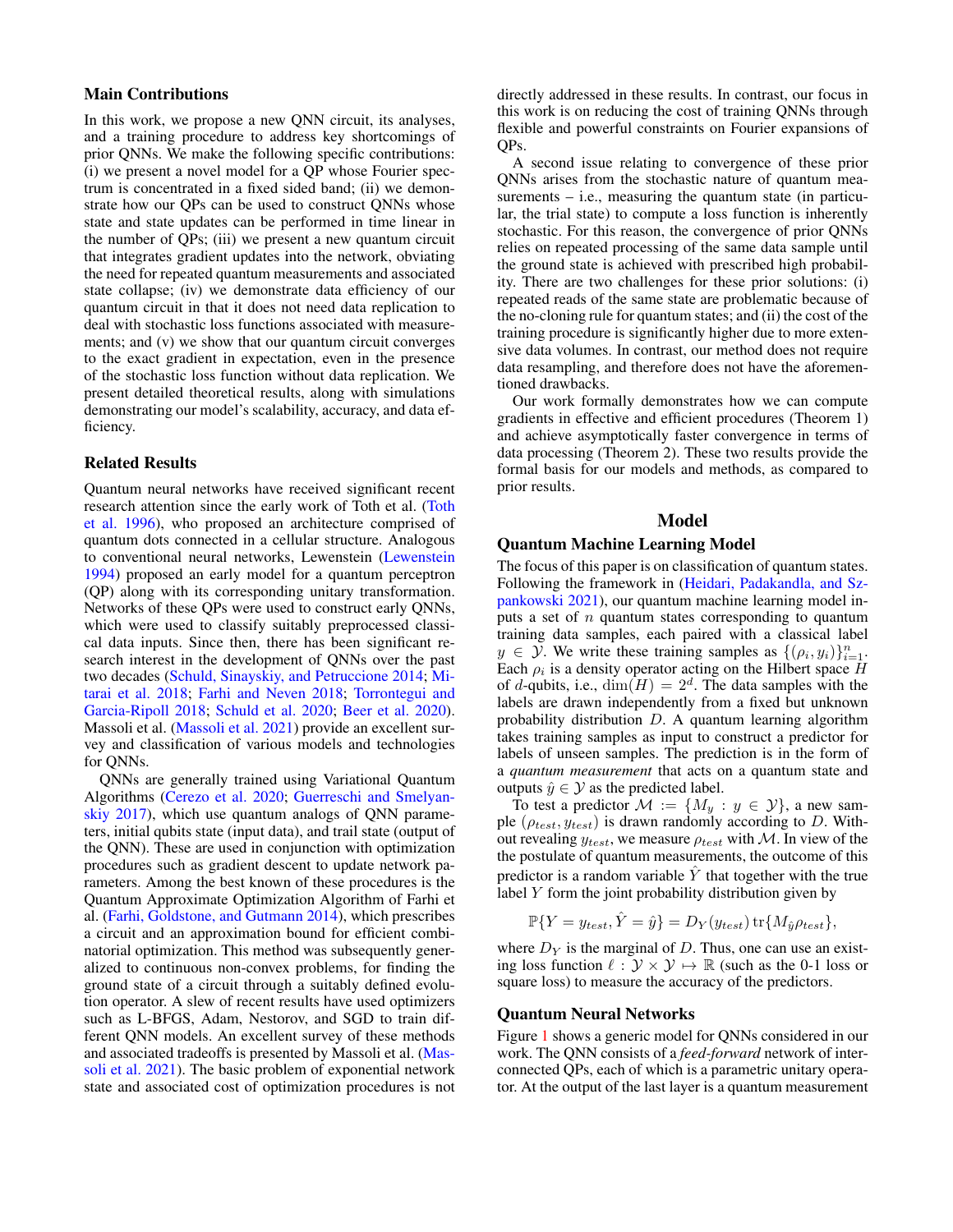acting on the readout qubits to produce a classical output as the label's prediction.

The input to the QNN (or the first layer) is a state of  $d'$ qubits consisting of the original d-qubit sample  $\rho$  padded with additional auxiliary qubits, say  $|0\rangle$ . The padding allows the QNN to implement a more general class of operations (quantum channels) on the samples  $\frac{1}{1}$  $\frac{1}{1}$  $\frac{1}{1}$ . The input to the  $l^{th}$ layer is the output of the previous layer  $l - 1$ .

<span id="page-2-0"></span>

Figure 1: A generic feed-forward QNN with one hidden layer and parametric unitary operators as QPs.

### Band Limited QPs

We use an abstraction of a QP that generalizes the model of Farhi et al. [\(Farhi and Neven](#page-7-1) [2018\)](#page-7-1). We consider QPs of the form  $U = e^{iA}$ , where A is a Hermitian operator acting on a small subsystem of the  $d'$ -qubit system, hence it is bandlimited. This notion stems from quantum Fourier expansion using Pauli operators.

Quantum Fourier Expansion: Tensor products of Pauli operators together with identity have been used to develop a quantum Fourier expansion [\(Montanaro and Osborne](#page-7-20) [2010\)](#page-7-20) analogous to the Fourier expansion on the Boolean cube [\(De Wolf](#page-7-21) [2008\)](#page-7-21). We denote these operators by  $\{\sigma^0, \sigma^1,$  $\sigma^2$ ,  $\sigma^3$ . Furthermore, as a shorthand, given any vector  $\mathbf{s} \in \{0, 1, 2, 3\}^d$ , we denote by  $\sigma^{\mathbf{s}}$  the tensor product  $\sigma^{s_1} \otimes \sigma^{s_2} \otimes \cdots \otimes \sigma^{s_d}$ . With this notation we present the notion of quantum Fourier expansion:

<span id="page-2-2"></span>Remark 1. *Any bounded operator* A *on the Hilbert* P *space of* d *qubits can be uniquely written as:* A =  $\sum_{s\in\{0,1,2,3\}^d} a_s \sigma^s$ , where  $a_s \in \mathbb{C}$  *are the Fourier coefficients of A and are given by*  $a_s = \frac{1}{2^d} \text{tr} \{ A \sigma^s \}$ . If A is *Hermitian then*  $a_s \in \mathbb{R}$ *.* 

Consider a QP acting on the subsystem corresponding to a subset of coordinates  $\mathcal{J} \subseteq [d']$ . Since A acts on qubits, then from Remark [1,](#page-2-2) it decomposes in terms of Pauli operators as

$$
A = \sum_{\mathbf{s}: s_j = 0, \forall j \notin \mathcal{J}} a_{\mathbf{s}} \sigma^{\mathbf{s}}.
$$

Note that the Fourier coefficients are zero outside of the coordinate subset  $J$ , leading to a band-limited power spectrum in the Fourier domain. Moreover, these Fourier coefficients are used to fine-tune the QP. Intuitively, these coefficients can be viewed as quantum analogs of weights in classical NNs.

To control the power spectrum of QPs, we bound  $|\mathcal{J}| \leq k$ , where  $k$  is a bandwidth parameter. This constraint ensures that  $a_s = 0$  for any s with more than k non-zero components. In addition, it provides the basis for controlling the cost of gradient computation and update by limiting the number of coefficients to optimize over. In this paper, we typically set  $k = 2$ .

Let  $\vec{a}_{l,j}$  denote the vector of Fourier coefficients for the jth QP in the  $l^{th}$  layer and  $U_{l,j}(\vec{a}_{l,j})$  denote the unitary operator of this QP. With this setup, each layer consists of several QPs acting on different subsystems of  $\dim \leq 2^k$ . By  $U_l(\vec{a}_l)$ , denote the overall unitary operator of the  $l^{th}$  layer, which is given by  $U_l(\vec{a}_l) = \prod_{j=1}^{m_l} U_{l,j}(\vec{a}_{l,j})$ , where  $m_l$ is the number of QPs in this layer. Building on this formulation, a QNN with L layers is itself a unitary operator that factors as:

$$
U_{QNN}(\overrightarrow{a})=U_L(\overrightarrow{a}_L)U_{L-1}(\overrightarrow{a}_{L-1})\cdots U_1(\overrightarrow{a}_1),
$$

where  $\vec{a}$  is the vector of all the parameters of all the layers. Since, each layer is characterized by  $m_l 4^k$  coefficients, the QNN needs at most  $c_{QNN} = 4<sup>k</sup>m$  coefficients to be optimized over, where  $m$  is the total number of QPs.

### Computing the Loss

To the output of the final layer, one applies a quantum measurement  $\mathcal{M} = \{M_y : y \in \mathcal{Y}\}\$  to produce the prediction for the classical label. For a padded sample  $\rho' = \rho \otimes |0\rangle\langle 0|$ , measuring the output qubit of the QNN results in an outcome  $\hat{y}$  with the following probability:

$$
\mathbb{P}(\hat{Y} = \hat{y}|\vec{\alpha}, \rho) = \text{tr}\Big\{M_{\hat{y}}U_{QNN}(\vec{\alpha})\rho'U_{QNN}^{\dagger}(\vec{\alpha})\Big\}.
$$

Let  $\ell : \mathcal{Y} \times \mathcal{Y} \mapsto \mathbb{R}$  be the loss function. Then, conditioned on a fixed sample  $(\rho, y)$ , the sample's expected loss taken w.r.t.  $\hat{Y}$  is given by

$$
L(\vec{\alpha}, \rho, y) = \mathbb{E}_{\hat{Y}}[\ell(\hat{Y}, y)]
$$
  
= 
$$
\sum_{\hat{y}} \ell(y, \hat{y}) \operatorname{tr} \left\{ M_{\hat{y}} U_{QNN}(\vec{\alpha}) \rho' U_{QNN}^{\dagger}(\vec{\alpha}) \right\}.
$$
 (1)

Taking the expectation over the sample's distribution D gives the generalization loss:

$$
L(\overrightarrow{a}) = \mathbb{E}_D[L(\overrightarrow{a}, \rho, Y)].
$$

While it is desirable to minimize the expected loss, this goal is not feasible, since the underlying distribution  $D$  is unknown. Alternatively, given a sample set  $S_n = \{(\rho_j,$  $(y_j)$  $_{j=1}^n$ , one aims to minimize the average per-sample expected loss:

<span id="page-2-3"></span>
$$
\frac{1}{n}\sum_{j}L(\vec{a},\rho_j,y_j). \tag{2}
$$

However, unlike classical supervised learning, exact computation of this loss is not possible as  $\rho_j$ 's are unknown in

<span id="page-2-1"></span><sup>&</sup>lt;sup>1</sup>It is well-known that any quantum channel (CPTP map) is a partial trace of a unitary operator (Stinespring dilation) in a larger Hilbert space.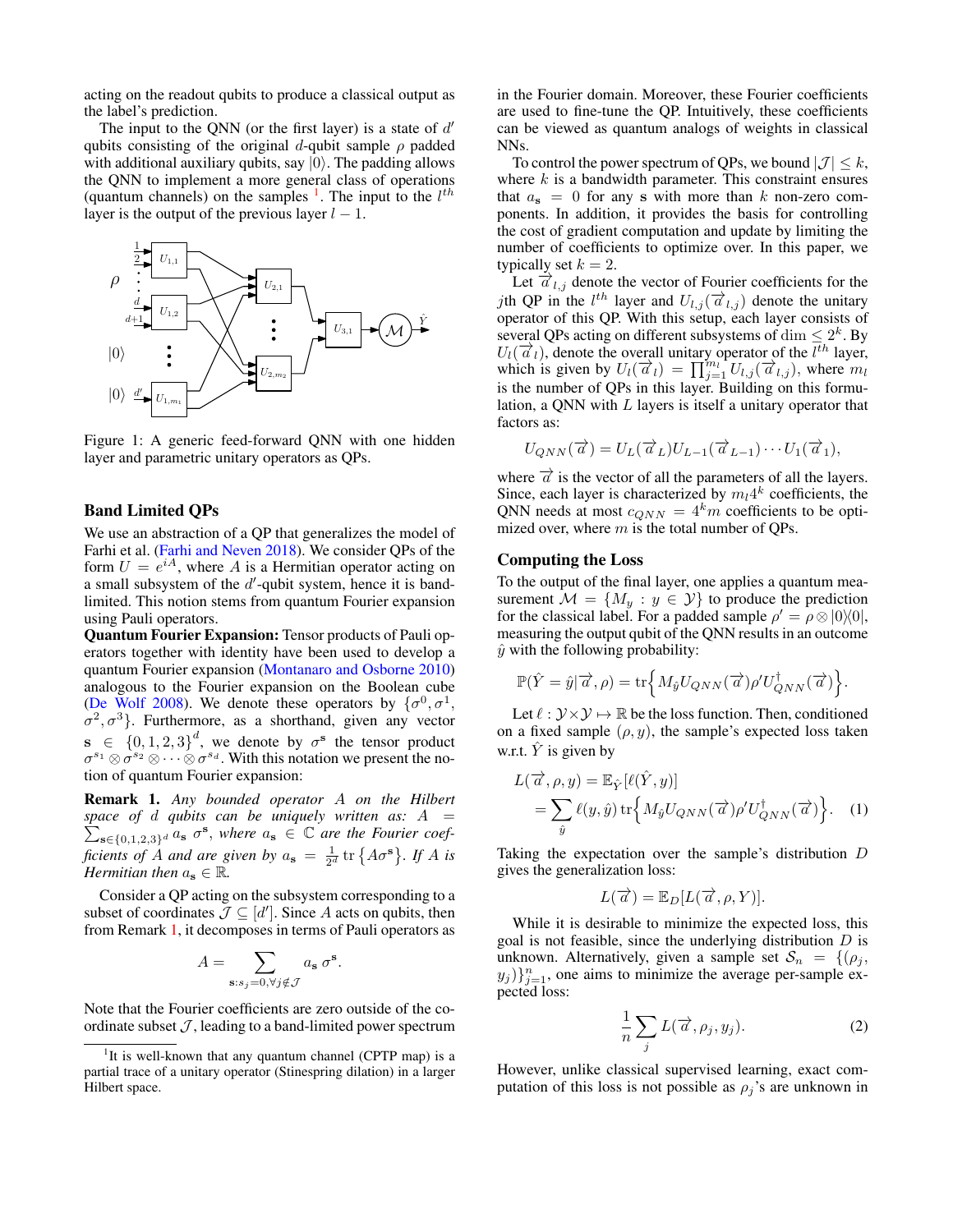general. One can approximate this loss, but under the condition that several exact copies of each sample are available. Typically, this is infeasible in view of the no-cloning principle. This restriction makes training more challenging than its classical counterpart. We argue that even if several copies of the samples are available, such a strategy is not desirable due to its increased data and computational cost. In the next section, we present our optimization approach based on a randomized variant of SGD, to address this problem.

#### Quantum Stochastic Gradient Descent

In this section, we present our approach to training QNNs using gradient descent. Ideally, if the  $t^{th}$  sample's expected loss  $L(\vec{a}, \rho_t, y_t)$  was known, one would apply a standard gradient descent method to train the QNN as follows:

$$
\overrightarrow{a}^{(t+1)} = \overrightarrow{a}^{(t)} - \eta_t \nabla L(\overrightarrow{a}, \rho_t, y_t).
$$

Typically,  $L(\vec{a}, \rho_t, y_t)$  is unknown hence the above update is not practical. One approach to deal with this issue is to use several exact copies of each sample, enabling one to approximate the gradient [\(Farhi and Neven](#page-7-1) [2018\)](#page-7-1). The drawback of this approach is two-fold: (i) multiple exact copies of each sample are needed; and (ii) the associated utilization complexity for training is high. The latter drawback derives from the fact that approximating the derivative of the sample's expected loss with error upto  $\varepsilon$  requires processing of  $O(1/\varepsilon^2)$  exact copies. Therefore, training a QNN with the total of  $c_{QNN}$  parameters and using T iterations of SGD requires  $O(T \frac{\dot{c}_{QNN}}{\varepsilon^2})$  uses of the QNN.

In this paper, we propose an alternate procedure for performing quantum stochastic gradient descent (QSGD) without the need for exact copies, substantially reducing the utilization complexity to  $O(Tc_{QNN})$ . We note here that minimizing the loss without access to exact copies is a more complex problem since even the per-sample loss is unknown due to the randomness from quantum measurements. In particular, we introduce a randomized QSGD with the following update rule:

$$
\overrightarrow{a}^{(t+1)} = \overrightarrow{a}^{(t)} - \eta_t Z_t,
$$

where  $Z_t$  is a random variable representing the outcome of a gradient measurement that is designed in the preceding section of the paper. We present an analysis for a QNN and associated convex objective function. We note that non-convex objective functions associated with deep networks are typically formulated as convex quadratic approximations within a trust region, or using cubic regularization.

#### Unbiased Measurement of the Gradient

We now present a procedure for measuring the derivative of the expected loss (Figure [2\)](#page-3-0). We start by training a singlelayer QNN. Training multi-layer QNNs with this approach is done using *backpropagation* to find (local) minima for the loss function. The corresponding unitary operator of a single-layer network is of the form:

$$
U_{QNN}(\vec{\alpha}) = U_1(\vec{\alpha}) = \exp\left\{i \sum_{\mathbf{s}} a_{\mathbf{s}} \sigma^{\mathbf{s}}\right\}.
$$
 (3)

<span id="page-3-0"></span>

Figure 2: The procedure for measuring the derivative of the loss consisting of a unitary operator  $V_s$  followed by a quantum measurement  $N$  with additional classical processing.

In what follows, we intend to measure the derivative of the loss w.r.t.  $a_s$  for a given s appearing in the summation above. In our method, at each time  $t$ , we apply the QNN on the  $t^{th}$ sample  $\rho_t$ , which produces  $\rho_t^{out}$ . Next, we add an auxiliary qubit to  $\rho_t^{out}$ , which creates the following state:

<span id="page-3-5"></span><span id="page-3-3"></span><span id="page-3-2"></span>
$$
\tilde{\rho}_t = \rho_t^{out} \otimes |+\rangle\!\langle+|_E, \tag{4}
$$

where  $\ket{+}_E = \frac{1}{\sqrt{2}}$  $\frac{1}{2}(|0\rangle_E + |1\rangle_E)$ , and E represents the auxiliary Hilbert space. Then, we apply the following unitary operator on  $\tilde{\rho}_t$ :

$$
V_{\mathbf{s}} = e^{i\frac{\pi}{4}\sigma^{\mathbf{s}}} \otimes |0\rangle\langle 0|_{E} + e^{-i\frac{\pi}{4}\sigma^{\mathbf{s}}} \otimes |1\rangle\langle 1|_{E}. \tag{5}
$$

Next, we measure the state by a quantum measurement  $\mathcal{N} := {\Lambda_{b,\hat{y}} : \hat{y} \in \mathcal{Y}, b \in \{0,1\}}$  with outcomes in  $\mathcal{Y} \times \{0,1\}$ 1} and operators:

$$
\Lambda_{b,\hat{y}} = M_{\hat{y}} \otimes |b\rangle\langle b|_E, \qquad \forall \hat{y} \in \mathcal{Y}, \ b = 0, 1. \tag{6}
$$

Finally, if the outcome of this measurement is  $(\hat{y}, b)$ , we compute  $z_t = -2(-1)^b \ell(y, \hat{y})$  as the measured gradient, where  $\ell(\cdot, \cdot)$  is the loss function. Note that  $Z_t$  is a random variable depending on the current parameters of the network and the input sample  $(\rho_t, y_t)$ . The following lemma, shows that  $Z_t$  is an unbiased measure of the derivative of loss with respect to  $a_{s}$ .

<span id="page-3-4"></span>**Lemma 1.** Let  $Z_t$  be the output of the procedure shown in *Figure* [2](#page-3-0) applied on the  $t^{th}$  sample. Then  $Z_t$  is an unbi*ased estimate of the derivative of the loss. More precisely,*  $\mathbb{E}[Z_t|y_t, \rho_t] = \frac{\partial L(\vec{\alpha}, y_1)}{\partial a_{\mathbf{s}}}.$ 

*Proof.* We start by taking the derivative of the sample's expected loss w.r.t.  $a_s$ . Instead of the finite difference method, we compute the derivative directly. Using  $(3)$ , for the  $t<sup>th</sup>$ sample, we can write:

$$
\frac{\partial L(\overrightarrow{a}, \rho_t, y_t)}{\partial a_{s}} = \sum_{\hat{y}} i \ell(y_t, \hat{y}) \operatorname{tr} \left\{ M_{\hat{y}} \left( \sigma^{s} U_{QNN}(\overrightarrow{a}) \rho_t U_{QNN}^t(\overrightarrow{a}) - U_{QNN}(\overrightarrow{a}) \rho_t U_{QNN}^t(\overrightarrow{a}) \sigma^{s} \right) \right\}.
$$

<span id="page-3-1"></span>Denote  $\rho_t^{out} = U_{QNN}(\overrightarrow{a}) \rho_t U_{QNN}^{\dagger}(\overrightarrow{a})$  as the output state. Hence, the derivative is given by:

<span id="page-3-6"></span>
$$
\frac{\partial L(\vec{a}, \rho_t, y_t)}{\partial a_s} = \sum_{\hat{y}} i\ell(y_t, \hat{y}) \operatorname{tr} \{ M_{\hat{y}} \big[ \sigma^s, \rho_t^{out} \big] \}, \quad (7)
$$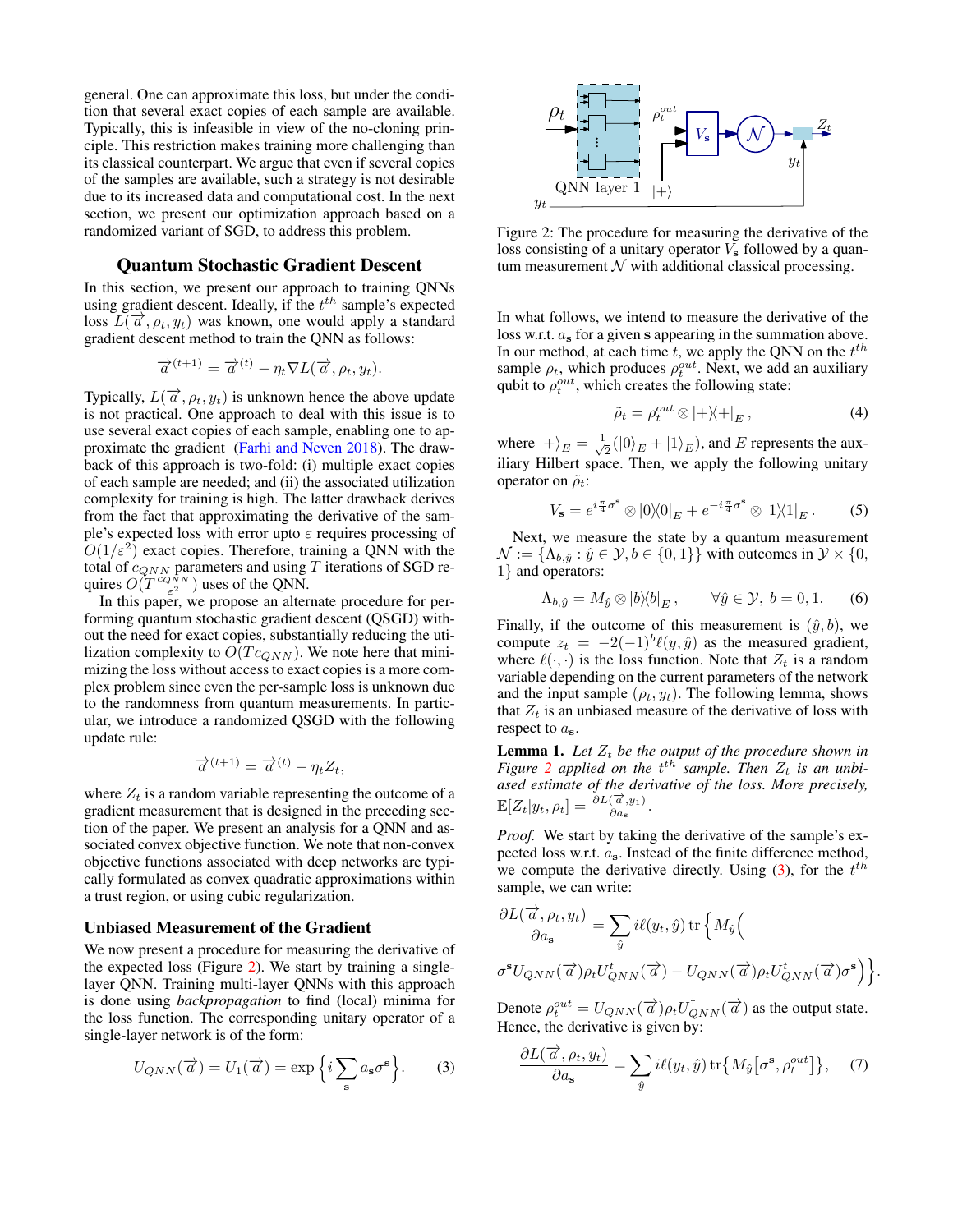where  $[\cdot, \cdot]$  is the commutator. Note that  $\left[ \sigma^{\bf s} , \rho_t^{out} \right]$  might not be measurable directly. However, as  $\sigma^s$  is a product of Pauli operators, as shown in [\(Mitarai et al.](#page-7-0) [2018\)](#page-7-0), we have that:

$$
\left[\sigma^{\mathbf{s}},\rho_t^{out}\right] = i\Big(e^{-i\frac{\pi}{4}\sigma^{\mathbf{s}}}\rho_t^{out}e^{i\frac{\pi}{4}\sigma^{\mathbf{s}}}-e^{i\frac{\pi}{4}\sigma^{\mathbf{s}}}\rho_t^{out}e^{-i\frac{\pi}{4}\sigma^{\mathbf{s}}}\Big).
$$

With this relation, the derivative of the loss equals:

$$
\begin{split} \frac{\partial L(\overrightarrow{a},\rho_t,y_t)}{\partial a_{\bf s}}=-\sum_{\hat{y}}\ell(y_t,\hat{y})\,\mathrm{tr}\,\Big\{M_{\hat{y}}&\Big(e^{-i\frac{\pi}{4}\sigma^{\bf s}}\rho_t^{out}e^{i\frac{\pi}{4}\sigma^{\bf s}}\\ &-e^{i\frac{\pi}{4}\sigma^{\bf s}}\rho_t^{out}e^{-i\frac{\pi}{4}\sigma^{\bf s}}\Big)\Big\}. \end{split}
$$

Next, we show that the procedure in Figure [2](#page-3-0) measures this derivative. With the definition of  $V_s$  in [\(5\)](#page-3-2) and  $\tilde{\rho}_t$  in [\(4\)](#page-3-3), we have that

$$
V_{\mathbf{s}}\tilde{\rho}_t V_{\mathbf{s}}^{\dagger} = \frac{1}{2} \Big( e^{i\frac{\pi}{4}\sigma^{\mathbf{s}}} \rho_t^{out} e^{-i\frac{\pi}{4}\sigma^{\mathbf{s}}} \otimes |0\rangle\langle 0|
$$
  
 
$$
+ e^{i\frac{\pi}{4}\sigma^{\mathbf{s}}} \rho_t^{out} e^{i\frac{\pi}{4}\sigma^{\mathbf{s}}} \otimes |0\rangle\langle 1|
$$
  
 
$$
+ e^{-i\frac{\pi}{4}\sigma^{\mathbf{s}}} \rho_t^{out} e^{-i\frac{\pi}{4}\sigma^{\mathbf{s}}} \otimes |1\rangle\langle 0|
$$
  
 
$$
+ e^{-i\frac{\pi}{4}\sigma^{\mathbf{s}}} \rho_t^{out} e^{i\frac{\pi}{4}\sigma^{\mathbf{s}}} \otimes |1\rangle\langle 1| \Big).
$$

Next, we apply the measurement N. Then, with  $(\hat{y}, b)$  as the outcome, we output  $z_t = -2(-1)^b \ell(y_t, \hat{y})$ . It is not difficult to verify that conditioned on a fixed  $\hat{y}$ , the expected outcome of  $(-1)^b$  equals:

$$
\begin{split} \mathrm{tr}\big\{(\Lambda_{0,\hat{y}}-\Lambda_{1,\hat{y}}) V_{\mathbf{s}} \tilde{\rho}_t V_{\mathbf{s}}^\dagger\big\} &= \frac{1}{2} \,\mathrm{tr}\Big\{ M_{\hat{y}}\; e^{i\frac{\pi}{4}\sigma^{\mathbf{s}}} \rho_t^{out} e^{-i\frac{\pi}{4}\sigma^{\mathbf{s}}}\Big\} \\ &\quad - \frac{1}{2} \,\mathrm{tr}\Big\{ M_{\hat{y}}\; e^{-i\frac{\pi}{4}\sigma^{\mathbf{s}}} \rho_t^{out} e^{i\frac{\pi}{4}\sigma^{\mathbf{s}}}\Big\}. \end{split}
$$

Therefore, the expectation of  $Z_t$  is obtained by taking the expectation over  $Y$  and equals to

$$
\mathbb{E}[Z_t|y_t, \rho_t] = -2 \sum_{\hat{y},b} (-1)^b \ell(y_t, \hat{y}) \operatorname{tr} \{ \Lambda_{b,\hat{y}} V_s \tilde{\rho}_t V_s^{\dagger} \}
$$
  

$$
= -\sum_{\hat{y}} \ell(y_t, \hat{y}) \operatorname{tr} \{ M_{\hat{y}} \left( e^{i \frac{\pi}{4} \sigma^s} \rho_t^{out} e^{-i \frac{\pi}{4} \sigma^s} \right. \}
$$
  

$$
- e^{-i \frac{\pi}{4} \sigma^s} \rho_t^{out} e^{i \frac{\pi}{4} \sigma^s} \}
$$
  

$$
= \frac{\partial L(\vec{a}, \rho_t, y_t)}{\partial a_s}.
$$

With that the proof is completed.

Measuring the gradient with randomization: We have, thus far, presented a method to measure the derivative of the loss without sample reuse. Next, we present a randomized approach to measure the gradient with respect to all parameters  $\vec{a}$ . At each step, we randomly select a s as a component of  $\vec{a}$  and measure the derivative of the loss with respect to it. Conditioned on a selected s, we create a vector  $\overrightarrow{Z}_t$  whose components are zeros except at the  $s^{th}$  component, which is the outcome of measuring the derivative with respect to  $a_s$ . Consequently, by randomly selecting s and measuring the derivative with respect to it, we obtain an unbiased measure of the gradient. This procedure is summarized in Algorithm [1.](#page-4-0) With this argument and Lemma [1,](#page-3-4) we get the desired result which is formally stated below.

Algorithm 1: Randomized QSGD

<span id="page-4-0"></span>**Input:** Training data  $\{(\rho_t, y_t)\}_{t=1}^n$ , Learning rate  $\eta_t$ **Output:** Finial parameters of QNN:  $\vec{a}$ 

- 1 Initialize the parameter  $\vec{a}$  with each component selected with uniform distribution over  $[-1, 1]$ . 2 for  $t = 1$  *to n* **do**
- 
- 3 | Randomly select a QP in the network. Let it be the  $j^{th}$  QP of layer l.
- 4 Pass  $\rho_t$  through the previous layers and let  $\rho_t^{l-1}$ be the output of the layer  $(l - 1)$ .
- 5 Randomly select a component  $a_{l,j,s}$  of  $\overrightarrow{a}_{l,j}$ .
- 6 Apply  $V_s$  as in [\(5\)](#page-3-2) on  $\rho_t^{l-1} \otimes |+\rangle\langle+|$  and measure the resulting state with  $\mathcal N$  as in [\(6\)](#page-3-5).
- 7 With  $(\hat{y}, b)$  being the outcome, compute the measured derivative as  $z_t = -2(-1)^b \ell(y, \hat{y})$ .

**8** Update the 
$$
s^{th}
$$
 component of  $\overrightarrow{a}_{l,j}$  as  $a_{l,j,s} \leftarrow a_{l,j,s} - \eta_t z_t$ .

9 return  $\overrightarrow{a}$ 

<span id="page-4-1"></span>Theorem 1. Given a QNN with  $c_{QNN}$  parameters (com*ponents) in*  $\vec{a}$ . Randomized Quantum SGD in Algorithm [1](#page-4-0)  $\overline{z}$  *outputs a vector*  $\overline{Z}_t$ *, whose expectation conditioned on the* t th *sample satisfies:*

$$
\mathbb{E}[\overrightarrow{Z}_t|\rho_t, y_t] = \frac{1}{c_{QNN}} \nabla L(\overrightarrow{a}, \rho_t, y_t),
$$

*where*  $c_{QNN}$  *is the number of components in*  $\vec{a}$ *.* 

With this result, we obtain our SGD update rule as

$$
\overrightarrow{a}^{(t+1)} = \overrightarrow{a}^{(t)} - \eta_t \overrightarrow{z_t},
$$

where  $\eta_t$  is the learning rate containing the normalization effect of  $c_{QNN}$ .

### Discussion and Analysis

#### Convergence Rate

 $\Box$ 

We now present theoretical analysis of our proposed approach. Specifically, we show that randomized QSGD converges to the optimal choice of parameters when the underlying objective function is bounded and convex. Moreover, we argue that randomized QSGD is sample efficient as compared to the other QSGD methods, where the gradient is approximated using repeated measurements. Specifically, it has faster convergence rate as function of the number of samples/ copies. We note here that, similar to the classical NNs, the convexity requirement is not generally satisfied in QNNs. However, our analysis with the convexity assumption provides insights on the convergence rate even for nonconvex (DNN) objective functions solved using trust region, cubic regularization, or related techniques. Our numerical results in the next section demonstrate the convergence of randomized QSGD for training QNNs.

With Theorem [1,](#page-4-1) and the standard techniques for analysis of the convergence rate of classical SGD [\(Shalev-Shwartz](#page-7-22) [and Ben-David](#page-7-22) [2014\)](#page-7-22), we obtain the following result: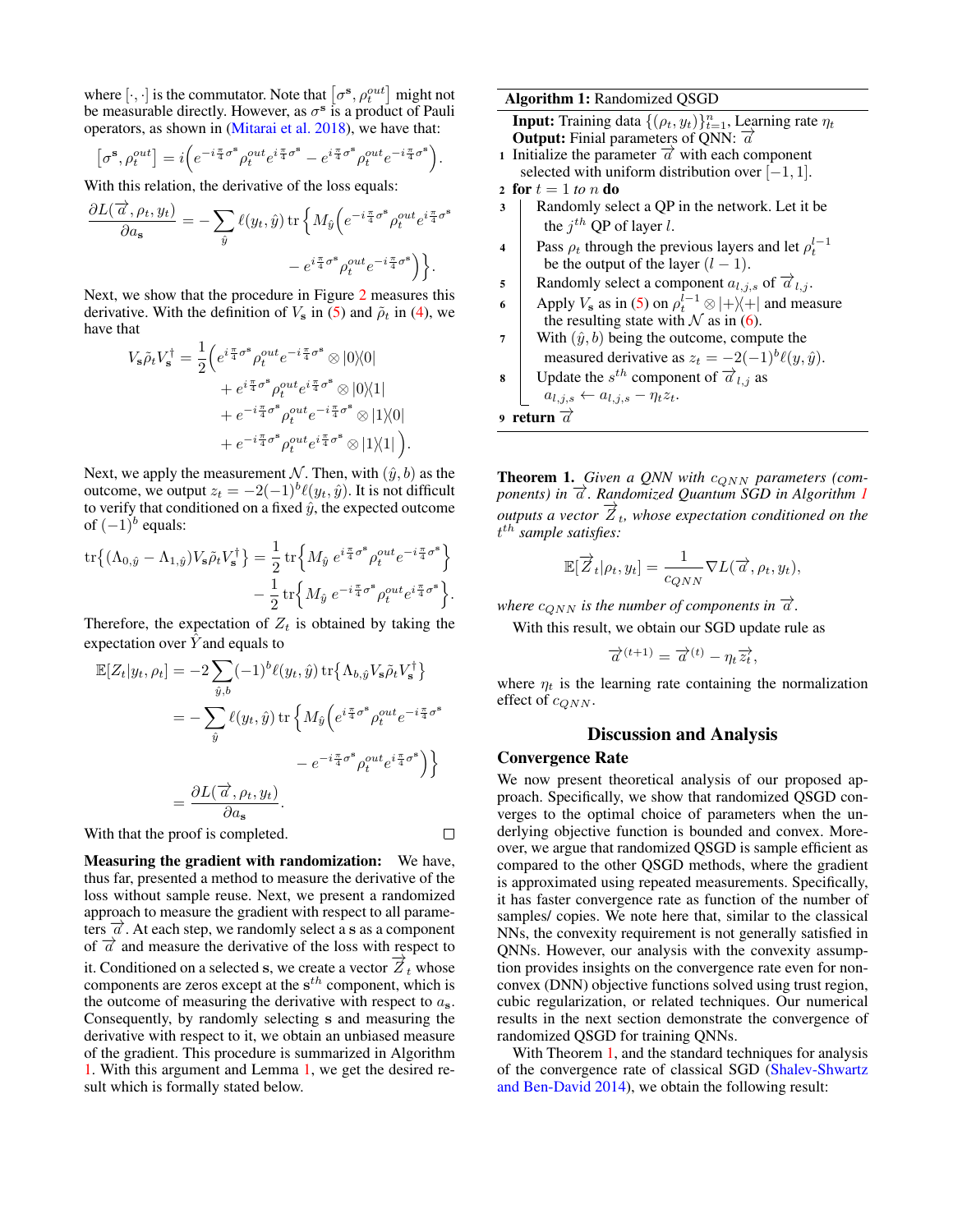**Theorem 2.** *Suppose the loss function*  $\ell(y, \hat{y})$  *is bounded by*  $\gamma \in \mathbb{R}$ *. Suppose also that for any choice of*  $(\rho, y)$ *, the*  $\sup_{y \in \mathbb{R}} \sup_{z \in \mathbb{R}} \mathbb{E}[z \cdot \frac{d}{dz}, \rho, y]$  *is a convex function of*  $\overrightarrow{a}$  $\lim_{x \to a} \frac{1}{a}$  = 1*. If our randomized SGD (Algorithm [1\)](#page-4-0) is performed for* T *iterations and*  $\eta = \frac{1}{2m}$  $\frac{1}{2\gamma\sqrt{T}}$ , then the following *inequality is satisfied*

$$
\mathbb{E}[L(\overrightarrow{a}_{ave}, \rho, y)] - L(\overrightarrow{a}^*) \le \frac{2\gamma c_{QNN}}{\sqrt{T}},
$$

*where*  $\overrightarrow{a}_{ave} = \frac{1}{T} \sum_{t} \overrightarrow{a}^{(t)}$ ,  $c_{QNN}$  *is the number of param-eters, and*  $\overrightarrow{a}^{*} = \arg \min_{\overrightarrow{a} : \|\overrightarrow{a}\| = 1} L(\overrightarrow{a})$ .

As a result, the convergence rate of randomized QSGD scales with the number of parameters  $c_{QNN}$ . Next, we compare this result to the previous methods in which the gradient is approximated by repeated measurement on several copies of the samples. First, we bound the number of copies needed to approximate the gradient of  $L(\vec{a}, \rho, y)$ .

**Lemma 2.** *Given*  $\varepsilon, \delta \in (0, 1)$ *, with probability*  $(1 - \delta)$ *, the gradient of a sample's expected loss is approximated* with error upto  $\varepsilon$  and by measuring  $O(\frac{1}{\varepsilon^2}c_{QNN}\log\frac{c_{QNN}}{\delta})$ *copies.*

*Proof Sketch.* The proof follows from standard argument using Hoeffding's inequality with the difference that each copy can be used only once. Hence, each component of the gradient is estimated with a fraction  $\frac{1}{c_{QNN}}$  of the total copies. As a result, the probability that at least one component is estimated with error greater than  $\varepsilon$  is bounded by  $c_{QNN} \exp\{-\varepsilon^2 \frac{n}{c_{QNN}} \alpha\}$ , where  $\alpha$  is a constant depending on the loss function. We want this probability to be less than δ. Thus, equating the bound with δ gives the required number of copies.  $\Box$ 

Consequently, for a fair comparison with our approach, we fix the total number of samples/ copies. With  $T$  samples randomized QSGD runs with  $T$  iterations; whereas the prior repeated sample method with gradient approximation runs with  $O(\frac{T \varepsilon^2}{c_{QNN} \log c_{QNN}})$  iterations. Therefore, given T samples/ copies and under the convexity assumption, QSGD with gradient approximation has the following convergence rate:

$$
\mathbb{E}[L(\overrightarrow{a}_{ave}, \rho, y)] - L(\overrightarrow{a}^*) \leq \mathcal{O}\left(\frac{\sqrt{c_{QNN}\log c_{QNN}}}{\epsilon\sqrt{T}}\right).
$$

Hence, for QNNs with moderate number of parameters (e.g., near term QNNs), randomized SGD converges faster even when sample duplication is not an issue. Faster convergence holds as long as  $\frac{\log c_{QNN}}{c_{QNN}} = O(\epsilon^2)$ . For instance, with  $\varepsilon \approx$ 0.05, the number of parameters can be  $c_{QNN} \approx 3000$ . For larger networks, one might consider a hybrid approach.

### The Expressive Power of QNNs

It is well known that classical neural networks are universal function approximators. For quantum analogs of this result, we can show that QNNs implement every quantum measurement on qubits.

**Theorem 3.** For any quantum measurement M on the space *of* d *qubits, there is a QNN on the space of* d <sup>0</sup> > d *that implements* M*. Moreover, it is sufficient to use QPs with narrowness of*  $k = 2$ .

*Proof Sketch.* It is known that any quantum measurement with finite number of outcomes can be written as a quantum channel followed by a measurement in the standard basis on the readout qubits [\(Wilde](#page-7-23) [2013\)](#page-7-23). Hence, from Stinespring's dilation theorem [\(Holevo](#page-7-24) [2012\)](#page-7-24), such quantum channel can be written as  $\text{tr}_E\{V(\rho \otimes |e\rangle\langle e|_E)V^{\dagger}\},$  where V is a unitary operator on the padded space of  $d'$  qubits. In addition, such unitary operator can be implemented using one perceptron with  $k = d'$ . The second statement follows from the fact that quantum 2-gates are universal.  $\Box$ 

#### Numerical Results

We experimentally assess the performance of our QNNs trained using randomized QSGD in Algorithm [1.](#page-4-0) In our experiments, we focus on binary classification of quantum states with  $\{-1, 1\}$  as the label set and with conventional 0-1 loss to measure predictor's accuracy.

#### Dataset

We use a synthetic dataset from recent efforts [\(Mohseni,](#page-7-25) [Steinberg, and Bergou](#page-7-25) [2004;](#page-7-25) [Chen et al.](#page-7-6) [2018;](#page-7-6) [Patterson](#page-7-26) [et al.](#page-7-26) [2021;](#page-7-26) [Li, Song, and Wang](#page-7-27) [2021\)](#page-7-27) focused on quantum state discrimination. In this dataset, for each pair of parameters  $u, v \in [0, 1]$ , three input states are defined as follows:

$$
|\phi_u\rangle = \sqrt{1 - u^2} |00\rangle + u |10\rangle ,
$$
  

$$
|\phi_{\pm v}\rangle = \pm \sqrt{1 - v^2} |01\rangle + v |10\rangle .
$$

Using these input states, the two quantum states to be classified are:

$$
\rho_1(u) = |\phi_u \rangle \langle \phi_u | ,
$$
  

$$
\rho_2(v) = \frac{1}{2} (|\phi_{+v} \rangle \langle \phi_{+v}| + |\phi_{-v} \rangle \langle \phi_{-v}| ).
$$

We assign label  $y = -1$  for the first state and  $y = 1$  for the second state. For each sample, we generate a state  $\rho_1$ with probability  $p = 1/3$  and state  $\rho_2$  with probability  $(1 - p) = 2/3$ . Furthermore, for each sample, parameters  $u$  and  $v$  are selected randomly, independently, and with the uniform distribution on  $[0, 1]^2$ . Hence, there are infinitely many realizations of samples, and no sample replication is allowed.

### QNN Setup

The QNN we use is shown in Figure [3.](#page-6-0) It has two layers with two quantum QPs in the first layer and one quantum QP in the second layer. The input states are padded with two auxiliary qubits  $|0\rangle \otimes |0\rangle$ ; hence,  $d = 2$  and  $d' = 4$ . The bandwidth parameter is set to  $k = 2$  for each QP. The measurement used in the readout qubits has two outcomes in  $\{-1, 1\}$ , each measured along the computational basis as

$$
\mathcal{M} = \left\{ \left| 00 \rangle\!\langle 00 \right| + \left| 11 \rangle\!\langle 11 \right|, \ \left| 01 \rangle\!\langle 01 \right| + \left| 10 \rangle\!\langle 10 \right| \right\}.
$$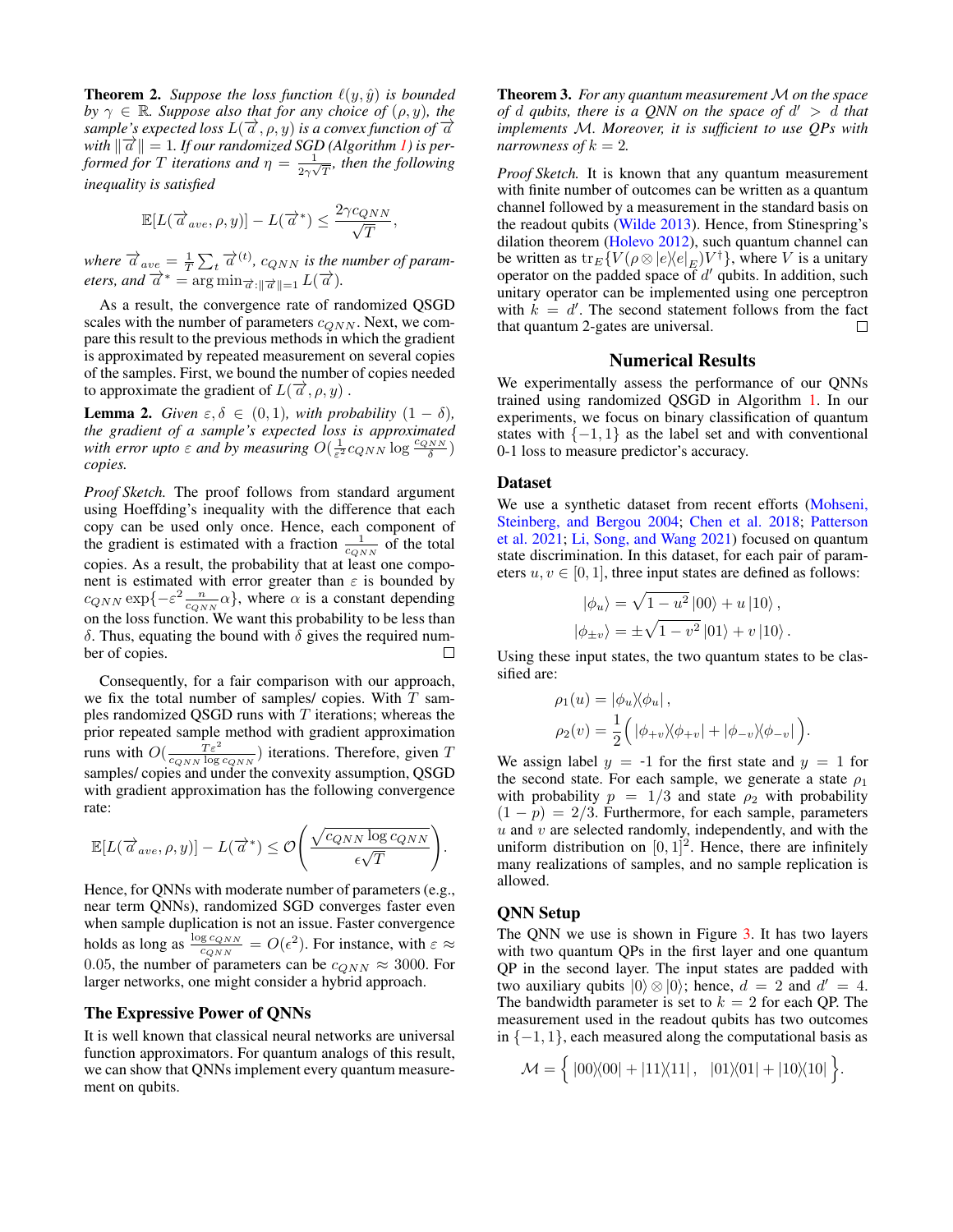<span id="page-6-0"></span>

Figure 3: The QNN used in the experimental study.

#### Experimental Results

We train the QNN in Figure [3](#page-6-0) using Algorithm [1](#page-4-0) and with  $\eta_t = \frac{\alpha}{\sqrt{t}}$  and  $\alpha \approx 0.77$ . Our training process has no epochs in contrast to conventional SGD, since sample replication is prohibited. Therefore, to show progress during the training phase, we group samples into multiple batches, each of 100 samples. For each batch, we compute the average empirical loss of the QNN with updated parameters. Figure [4](#page-6-1) shows the loss during the training phase averaged over each batch. In addition to the empirical loss, we compute the average of the sample's expected loss  $L(\vec{a}^{(t)}, \rho_t, y_t)$  for all samples in the batch (as in  $(2)$ ). Furthermore, we compare the performance of the network with the optimal expected loss within each batch. The following result provides a closed-form expression for the optimal loss:

<span id="page-6-2"></span>**Lemma 3.** *Given a set of m labeled density operators*  $\{(\rho_i, \rho_j)\}$  $(y_j) \}_{j=1}^m$  with  $y_j \in \{-1,1\}$ , the minimum of the expected *sample loss averaged over the* m *samples as in* [\(2\)](#page-2-3) *equals:*  $\frac{1}{2}\left(1 - \frac{1}{2}\right)$  $\frac{1}{m} \sum_j y_j \rho_j \Big\|_1$  $\int$ , where  $\left\Vert \cdot\right\Vert _{1}$  is the trace norm and *the minimum is taken over all measurements applied on each*  $\rho_i$  *for predicting*  $y_i$ *.* 

This lemma follows from the Holevo–Helstrom theorem [\(Holevo](#page-7-24) [2012\)](#page-7-24).

<span id="page-6-1"></span>

Figure 4: The training loss of the QNN in Figure [3](#page-6-0) using randomized QSGD. The loss is averaged over each batch of size 100 samples. The figure shows the loss vs. batch number as the QNN is updated using Algorithm [1.](#page-4-0) The minimum expected loss is calculated using Lemma [3.](#page-6-2)

As seen in Figure [4,](#page-6-1) training loss converges to its minimum as more batches of samples are used, showing that randomized QSGD converges without the need for exact copies.

<span id="page-6-3"></span>

Figure 5: The training loss of the QNN in Figure [3](#page-6-0) using exact computation of the gradient.

To assess the impact of replicated data, we repeat the experiment, this time by allowing unlimited exact copies of samples. Therefore, instead of randomized QSGD, we train the QNN by exactly computing the gradient as in [\(7\)](#page-3-6). Figure [5](#page-6-3) shows the training loss for each batch of samples. Comparing results in Figure [5](#page-6-3) (unlimited replication) with Figure [4](#page-6-1) (no replication), we observe a near-optimal training of the QNN using the randomized QSGD.

#### Comparison of Loss Function Values

Once the QNN is trained, we generate a new set of 100 samples to test the performance of the QNN. Table [1](#page-6-4) shows the resulting accuracy of the network, as compared to the optimal accuracy from Lemma [3](#page-6-2) and the variant of the experiment with replicated samples. The resulting accuracy for our randomized QSGD is observed to be close to optimum.

<span id="page-6-4"></span>

| ONN               | QNN (gradient comp.) Optimal |           |
|-------------------|------------------------------|-----------|
| Acc. $91\% \pm 1$ | $93.48\% \pm 1$              | $93.51\%$ |

Table 1: Validation of accuracy of the trained QNN in Figure [3](#page-6-0) for classifying test samples. The first column is for the QNN trained with randomized QSGD. The second column is for the QNN trained using direct computation of the gradient. The third column is the optimal accuracy derived using Lemma [3.](#page-6-2)

### Concluding Remarks

In this work, we addressed two key shortcomings of conventional QNNs – the need for replicated data samples for gradient computation and the exponential state space of QNNs. To address the first problem, we present a novel randomized SQGD algorithm, along with detailed theoretical proofs of correctness and performance. To address the exponential state space, we propose the use of band-limited QPs, showing that the resulting QNN can be trained in time linear in the number of QPs. We present detailed theoretical analyses, as well as experimental verification of our results. To this end, our work represents a major step towards realizable, scalable, and data-efficient QNNs.